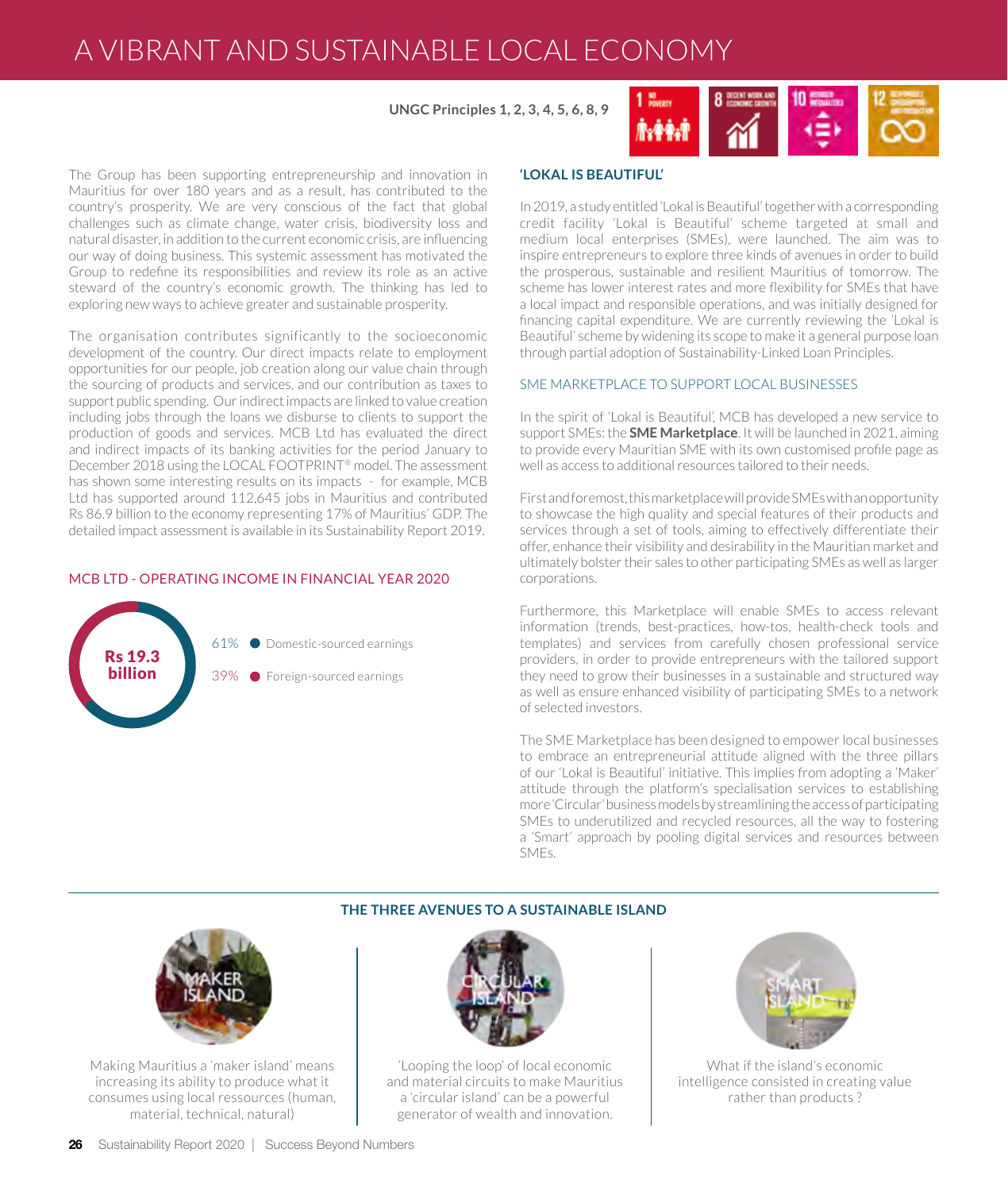MCB believes that building a vibrant community of local SMEs will generate more local business opportunities, increase the local multiplier effect and enhance the ability of local SMEs to build momentum on the island and expand their business at scale within the Indian Ocean region and beyond.

# **Resilient Production: The Key to a New Mauritian Economic Impetus**

The COVID-19 pandemic has stressed on the heavy dependence of Mauritius on imports, thereby bringing into sharp focus the question of the island's resilient production. Disruptions in the supply chain caused by the global sanitary crisis have sparked difficulties for businesses across the island, particularly SMEs. In this challenging context, 'Lokal is Beautiful' now appears more relevant and urgent than ever. What our island needs today is simply a new Mauritian impetus rooted in resilience, and we, MCB Group intend to lead the way. Hence, we have commissioned a study with French sustainability consulting firm Utopies to provide us with a deeper understanding of Mauritius' productive fabric, identify opportunities for diversification and most importantly, establish an operational strategy to spearhead the emergence of a more locally-anchored, diverse and prosperous economy. Currently in the pipeline, this report will identify the most promising products and sectors to jumpstart the island's resilient revolution based on existing local know-how and demand.

## *What is resilient production?*

In nature, resilient ecosystems are characterised by greater functional diversity, offering an abundance of alternative and complementary processes for any given function. For example, a spider: though a spider web is seldom flawless, breaking a single of its threads does not jeopardise its integrity, which means that the spider will rarely need to weave a new web from scratch. Similarly, the more diversified an economy, the more it is able to offer alternatives and synergies, the better it will respond to a shock, finding new markets and/or adapting to local needs.

## *How resilient is Mauritius to date?*

According to a recent study<sup>\*</sup>, Mauritius sits at the 79<sup>th</sup> place of the global resilience index, with a score of 20.5%, far behind the world's most resilient economies, namely China and Italy who tie for 1<sup>st</sup> place at 49.3%.This score simply indicates that in the case of a major disruption, Mauritius is able to produce at best 20.5% of commonly consumed goods on the island, either because it already produces them or because it produces at least two similar products, requiring a significant productive leap. In this case 'similar products' means products featuring a proximity between production processes, either in terms of inputs or know-how. In other words, Mauritius is presently incapable of manufacturing 4 out of 5 commonly consumed goods on the island. This score highlights the long journey that lies ahead for Mauritius to become a resilient island in production terms. Indeed, though there exists no established standard in the matter, it seems reasonable to say that a country should be able to produce at least two-third of commonly consumed goods to qualify as resilient. However, it also shows the strong potential of the island's productive fabric, which is more resilient than many developed insular economies, scoring better than Malta (19.5%), Singapore (19.2%) and Iceland (9.7%).

| Insular economies                                                                                                                                                                                                                                                    |                                                                                                                                                                | <b>Indian Ocean</b> |                                                                                                                                             |                                                                                                   |
|----------------------------------------------------------------------------------------------------------------------------------------------------------------------------------------------------------------------------------------------------------------------|----------------------------------------------------------------------------------------------------------------------------------------------------------------|---------------------|---------------------------------------------------------------------------------------------------------------------------------------------|---------------------------------------------------------------------------------------------------|
| Cyprus<br>Sri Lanka<br>Dominican Rep.<br>New Zealand<br>Mauritius<br>Malta<br>Singapore<br>Tuvalu<br>Madagascar<br>Iceland<br>Cabo Verde<br>Trinidad & Tobago<br>Seychelles<br>French Polynesia<br>Bermuda<br><b>Maldives</b><br>New Caledonia<br>Comoros<br>Réunion | 27.4%<br>25.5%<br>23.7%<br>22.8%<br>20.5%<br>19.5%<br>19.2%<br>17.1%<br>13.3%<br>9.7%<br>8.6%<br>- 7.2%<br>6.0%<br>4.7%<br>4.5%<br>2.0%<br>1.4%<br>1.2%<br>N.A |                     | India<br>Sri Lanka<br>Kenya<br>Mauritius<br>Tanzania<br>Madagascar<br>Mozambique<br>Seychelles<br>Somalia<br>Maldives<br>Comoros<br>Reunion | 37.2%<br>25.5%<br>23.0%<br>20.5%<br>19.6%<br>13.3%<br>8.2%<br>6.0%<br>3.1%<br>2.0%<br>1.2%<br>N.A |

## *How to make Mauritius a resilient island?*

Currently, Mauritius features a moderately dense productive fabric that is quite specialised, mainly on products with a low degree of sophistication, such as textiles and agriculture. Increasing the country's resilience will require diversifying production to better meet local needs but also reorienting local production towards new, more sophisticated products for export. Indeed, research from Harvard's Growth Lab shows that countries whose exports are more sophisticated than expected for their income level, grow faster.

To achieving greater resilience will require strong local purchasing policies supported by a holistic strategy focused on:

- Stimulating local entrepreneurship
- Generating synergies between local SMEs
- Attracting foreign know-how and investment in a targeted way
- Kick-starting innovation in cutting edge, high-tech industries with strong potential for regional exports such as the medical sector, energy and new ocean-related industries.

MCB Group intends to continue its efforts to stimulate Mauritius' local economy and to take decisive action to facilitate the island's recovery from the current crisis based on the soon to be published findings of this report.

*\*COVID-19: A question of productive resilience* 

*(https://www.utopies.com/publications/covid-19-une-question-de-resilience-productive/)*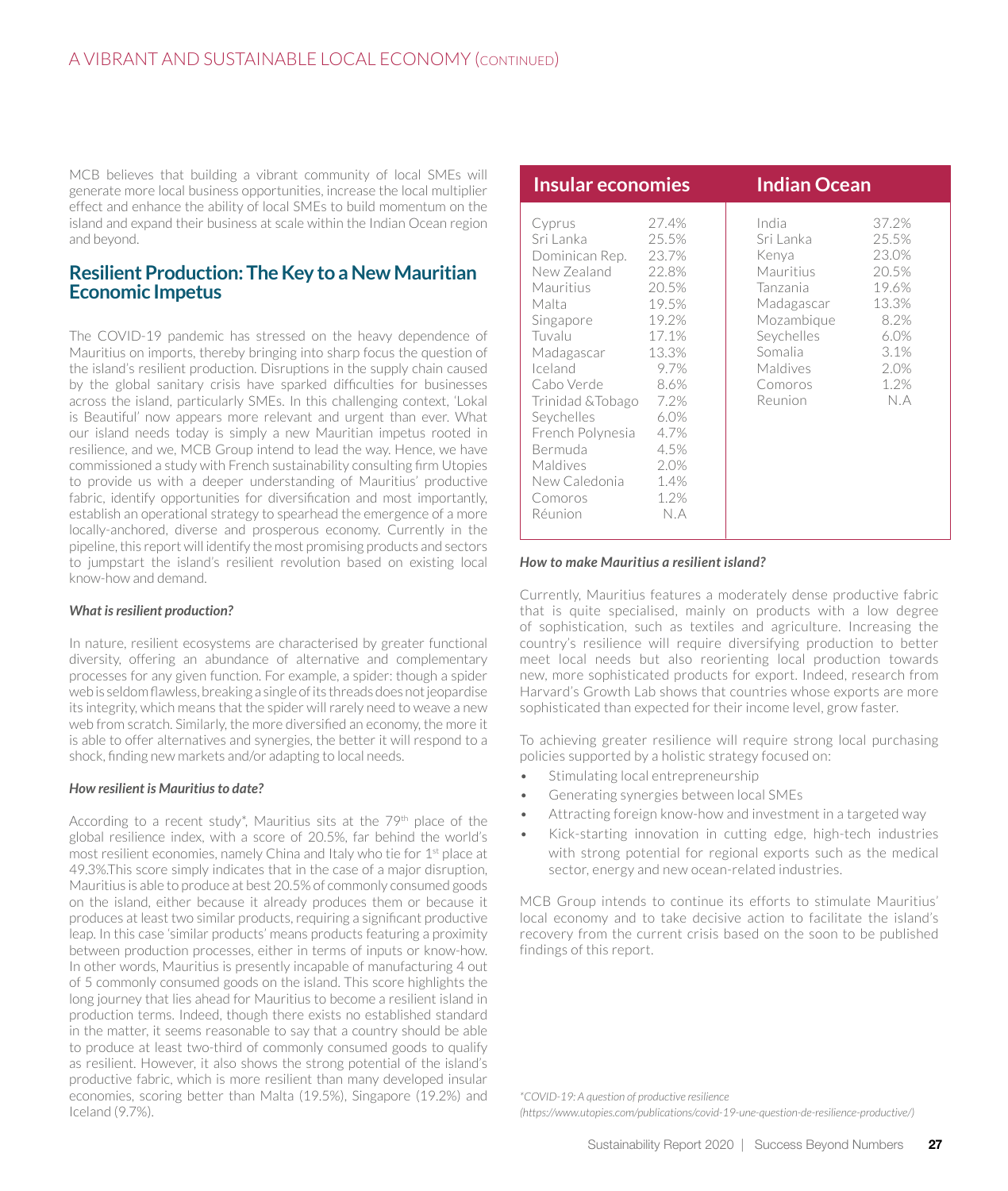# **Impact Ecosystem in Mauritius**

In line with its objective to create a sustainable local economy, a study entitled 'Impact Ecosystem in Mauritius' was conducted to explore ways to support local entrepreneurs in view of promoting social change such as fight against drugs, poverty, illiteracy, and supporting the emergence of social entrepreneurship in Mauritius. Three areas have been identified in the study by creating a multi-purpose impact fund for social enterprises, providing support to young entrepreneurs through bootcamps and financial and operational prizes, and mobilising people for start-up creation. The study has shown that the impact ecosystem in Mauritius is not mature for the time being for MCB to get involved directly in this business.. We are nevertheless engaging in partnerships with existing business accelerators or startup incubators to contribute to this economic sector.

# **Microfinance**

MCB Microfinance Ltd was established in July 2016 to provide loans to micro-enterprises and self-employed individuals, in line with the Group's pledge to foster financial inclusion and empowerment of micro entrepreneurs. Microfinance is a means of making financial services available to all, creating employment opportunities and therefore growing communities. Microcredit ranges from Rs 15,000 to Rs 800,000 and is offered as either working capital or investment loans. Microfinance Ltd has a customer-oriented approach, which involves understanding the requirements of customers so as to provide tailor-made solutions. As at 30 June 2020, 2,229 clients have been financed and 3,440 loans amounting to Rs 667.6 million disbursed since inception. Microfinance activity and products account for 0.1% of the Group total financing products.

In the context of the lockdown in Mauritius, a new facility, the 'Relief loan' at a preferential annual interest rate of 7% (instead of 15% previously) has been offered to existing Microfinance clients facing cash-flow difficulties due to lockdown. As at 30 June 2020, we have disbursed 25 Relief loans amounting to Rs 2.6 million. We have also rescheduled repayment facilities by proposing a moratorium period to clients facing difficulties. 525 loans have been rescheduled as at 30 June 2020.

## 40% Female clients

78% of businesses financed exist for more than four years

55% of investment loans and 45% of working capital loans

Rs 207,000 average loan amount and and 38 months average loan tenor

#### MICROFINANCE - LOANS BY BUSINESS SECTOR



# **Supporting the 'Made in Moris' Campaign**

As already highlighted the COVID-19 pandemic has drawn the attention of Mauritians to the importance of strengthening the island's local economy. According to two studies conducted by the 'Made in Moris' (MIM) certification scheme during lockdown, 98% of Mauritians believe that local industry is essential to guaranteeing the island's food security and economic stability.

The MIM certification was created in 2014 thanks to a partnership between the Association of Mauritian Manufacturers and MCB. This initiative which is part of MCB's efforts to support the development of a vibrant and sustainable local economy, aims at supporting local businesses of all sizes (50% are SMEs) and from different industries (textile, food-processing, agriculture, culture & creation, manufacturing). Since its launch, the MIM initiative has grown from 11 certified companies to more than 95 certified companies, featuring over 300 brands and 2,500 products. Today, 92% of Mauritians believe that it is important to buy 'Made in Moris' certified products.

In 2020, MCB funded the new MIM campaign which was launched across the island in the midst of the sanitary crisis to promote the diversity and quality of local production as well as encourage solidarity during these challenging times. This year, the campaign focused on responsibility, one of the core values of the MIM certification, emphasising the vital role of local businesses in guaranteeing the island's food security and job supply, as well as on the responsibility of Mauritians to support local businesses through their consumption choices. Through social network posts, web series, radio spots, humorous mini-videos and banners in supermarkets, Mauritians were made aware of the reasons to believe in and support local production.

MCB hopes that this campaign will encourage Mauritians to increasingly act on this belief, and it remains fully committed and determined to pursue its efforts to support local production and consumption.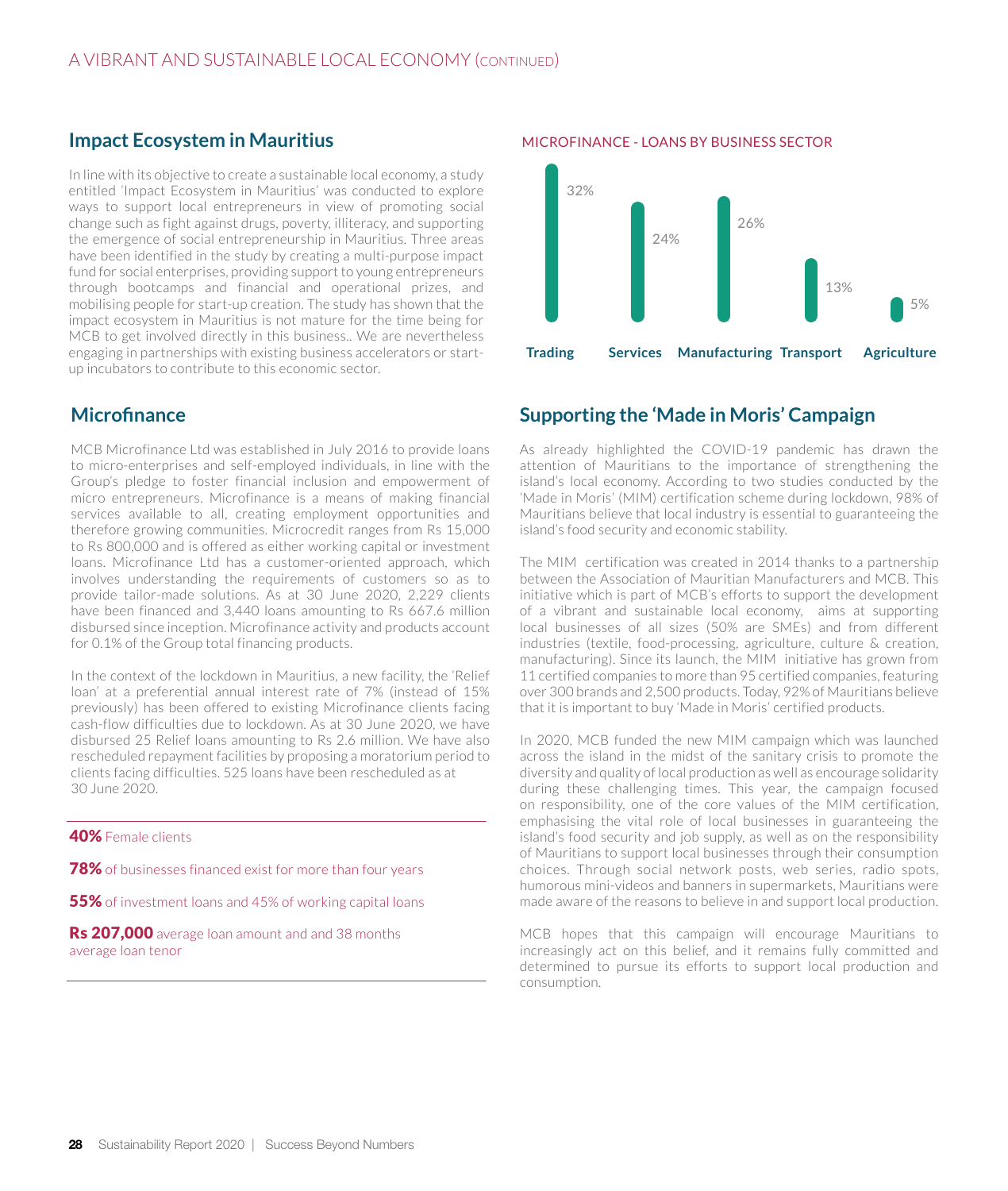# **Tax Responsibility**

Tax compliance is a way of showing our corporate responsibility to the country. This contribution provides essential public revenues for government to support public spending and generate additional jobs and wealth in the local economy. Fiscal responsibility is all the more important in times of crisis such as those we are currently experiencing.

| Tax paid by the Group banking entities | <b>Rs</b> million |
|----------------------------------------|-------------------|
| MCB Ltd                                | 1,230             |
| MCB Madagascar                         | 17                |
| <b>MCB Maldives</b>                    | 36                |
| MCB Seychelles                         |                   |

| <b>MCB Ltd - Breakdown of tax charges*</b>      | <b>Rs million</b> |
|-------------------------------------------------|-------------------|
|                                                 |                   |
| Income tax based on the adjusted profit         | 1,136             |
| Deferred tax                                    | (422)             |
| Special levy on banks                           | 563               |
| Corporate Social Responsibility<br>contribution | 104               |
| Under/Over provision in previous years          | (14               |
| Effect of change in tax rate                    | 113               |

*\* Amount shown does not include Value Added Tax (VAT). The Bank remitted a total of Rs 108 million to the Mauritius Revenue Authority for the year ending 30 June 2020.* 

According to an assessment on LOCAL FOOTPRINT® model performed by the sustainability consulting firm Utopies, MCB's tax expenditure in Mauritius supported over 3,900 jobs on the island and generated an economic value (Gross Domestic Product) of Rs 1,8 billion for the Mauritian economy in 2020.

#### DISTRIBUTION OF JOBS SUPPORTED BY MCB'S TAX EXPENDITURE IN 2020 IN THE MAURITIAN ECONOMY BY SECTOR:



For every Rs 1 million taxes paid by MCB, 2.2 jobs are thus supported in Mauritius.

The importance of tax responsibility for the local economy is illustrated by the fact that for every job at MCB, 1,4 additional jobs are supported in the local economy by our tax contribution only in addition to other levers for job creation in our value chain – as detailed in Sustainability Report 2019.

# **Procurement Practices**

As part of its procurement practices, MCB favours the sourcing of products and services from suppliers who have adopted good environmental and social practices in their operations. Local suppliers are preferred as far as possible. Although the ratio of foreign suppliers increased from 19% in 2019 to 23% in 2020 owing to the need for foreign expertise in some projects the local procurement spend ratio increased by 15% from 55% in 2019 to 63% in 2020.

## SUPPLIER RATIO (%) - BASED ON NUMBER OF SUPPLIERS



## PROCUREMENT SPEND RATIO (%)